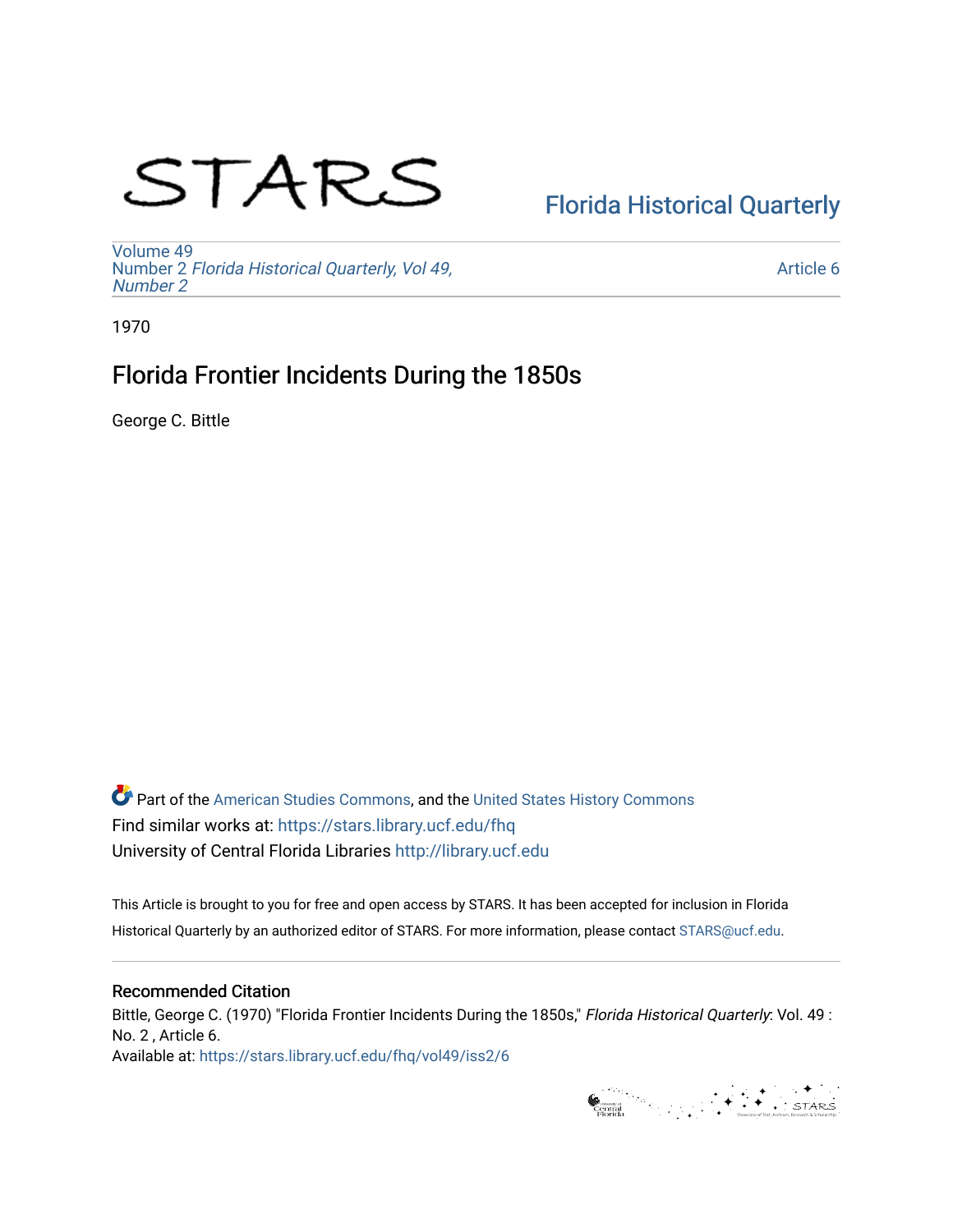### FLORIDA FRONTIER INCIDENTS DURING THE 1850s

#### *by* GEORGE C. BITTLE \*

 $\Gamma_{\text{ning of the 1850s}}$  with viewpoint Florida's frontier at the begin-<br>ming of the 1850s was relatively quiet. There was no signifining of the 1850s was relatively quiet. There was no significant warfare, but the Indian question was far from settled. Governor Thomas Brown's message to the Florida legislature in 1850 repeated many previous statements and complained about the almost total disorganization of Florida's militia. Governor Brown typically blamed this situation on the current militia law's unwieldy nature. <sup>1</sup> However, it should be noted, that Florida military officials had not made the militia returns required by the federal government since  $1845$ . <sup>2</sup> There would seem to be some question therefore, concerning the state's desire to create an efficient organization, even in the face of unsettled frontier conditions.

Florida's confused military situation is clearly demonstrated by Governor Brown's dealings with Aaron Jernigan in 1851.<sup>3</sup> Jernigan had informed the governor on December 8, 1851, that a mailrider, enroute from Orange County to Tampa, had been fired upon by two Indians. Acting under the assumption that Jernigan was a militia captain, Governor Brown, on December 18, authorized him to raise "a force" whose purpose was to protect the settlers and to return the hostile Seminoles to their reservation. <sup>4</sup> Jernigan admitted that previously he had been un-

Mr. Bittle is senior historian for the Apollo Launch Operations history project at Kennedy Space Center and is a faculty member at Florida Institute of Technology, Orlando.

<sup>1</sup> . "Governor's Message," *Florida House Journal 1850,* 16.

<sup>2.</sup> *House Executive Documents,* 32nd Cong., 1st sess., No. 2, 1852, p. 452.

<sup>3.</sup> Jernigan, one of the first settlers in the Orlando area, arrived with his family early in 1843. He represented Orange County in the state legislature in 1846, serving on the committee on elections and the committee on the militia. In 1849, when Fort Gatlin was abandoned, Jernigan built a stockade on the west shore of what is now Lake Holden. It was a convenient stopping place for travelers and a gathering spot for the settlers of the area. In 1850 a post office designated Jernigan was established. See A. J. Breakfast, *Romantic History of Orlando, Florida* (Orlando, 1946), 13-16, and D. B. McKay, *Pioneer Florida,* 3 vols. (Tampa, 1959), II, 564, 585.

<sup>4.</sup> Thomas Brown to Aaron Jernigan, December 18, 1851, *Florida House Journal, 1852,* appendix, 33. When, in August 1842, Colonel William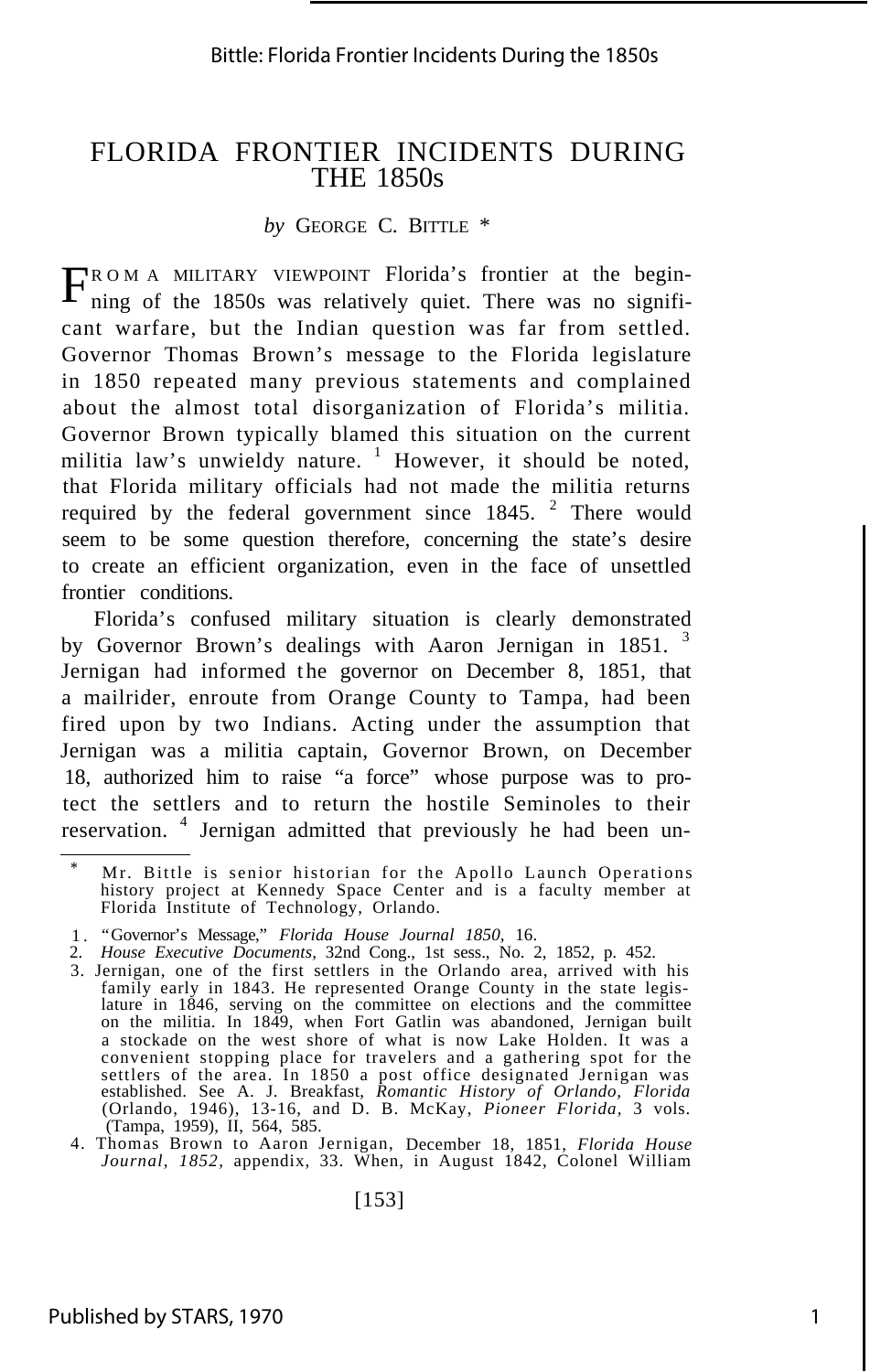officially involved in operations against the Indians.<sup>5</sup> At least two of his fellow frontier residents, however, warned that Jernigan was stealing Seminole hogs and that this could easily lead to another frontier clash. <sup>6</sup> Evidently Governor Brown was impressed by this evidence and seemed to have realized that Jernigan acted at best as a vigilante or at worst as an outlaw. Jernigan was informed that a properly validated company election would have to be held before any commission could be granted and that no funds were available to support active duty militiamen. Unfortunately the governor was not firm enough. Jernigan announced that he intended raising an eightyman company and that he was going to pledge the state's credit for the necessary wagons and supplies.

The state's questionable frontier situation led to an investigation by Florida Militia Major General Benjamin Hopkins. On May 24, 1852, he reported that parties of Seminoles were definitely living outside their reservation and that they were stealing settlers' cattle. Later that year, however, Hopkins described the frontier as relatively safe and recommended that any Indian cattle or hogs found off the reservation should be considered the property of the finder. He justified Jernigan's position by recommending that the reservation boundary be patroled by a 500-member volunteer force. <sup>8</sup> Both Hopkins and Jernigan were paid by the state for the time they served in the 1852 anti-Indian crusade. <sup>9</sup> By dint of persistence, Jernigan also managed to get paid for chasing Indians that may not have existed, or at least were not really a serious frontier threat. In 1852 Governor Brown admitted that he was not able to get the militia officers to take the annual census as required by Wash-

5. Jernigan to Brown, January 19, 1852, *Florida House Journal, 1852,* 52-53.

J. Worth announced that Indian hostilities in Florida had ended, it was estimated that there were some 300 Seminoles remaining in the state. They were "assigned" to a temporary reservation that ran from the mouth of Peace River to the fork of its southern branch, to the head of Lake Istokpoga, down the Kissimmee to Lake Okeechobee. through the Everglades to Shark River, and back to the starting point.)

<sup>6.</sup> H. E. Osteen to Brown, January 19, 1852, *ibid.,* 55; John J. Marshall to Brown, January 26, 1852, *ibid.,* 51. 7. Brown to Jernigan, February 10, 1852, *ibid.,* 53-55; Jernigan to Brown,

February 16, 1852, *ibid.,* 61.

<sup>8.</sup> Benjamin Hopkins to Brown, May 24, 1852, *ibid.,* 74-77; August 25, 1852, *ibid.,* 86-88; December 15, 1852, *Florida Senate Journal, 1852,* appendix, 137-39.

<sup>9.</sup> *Florida Senate Journal, 1852,* 243-44.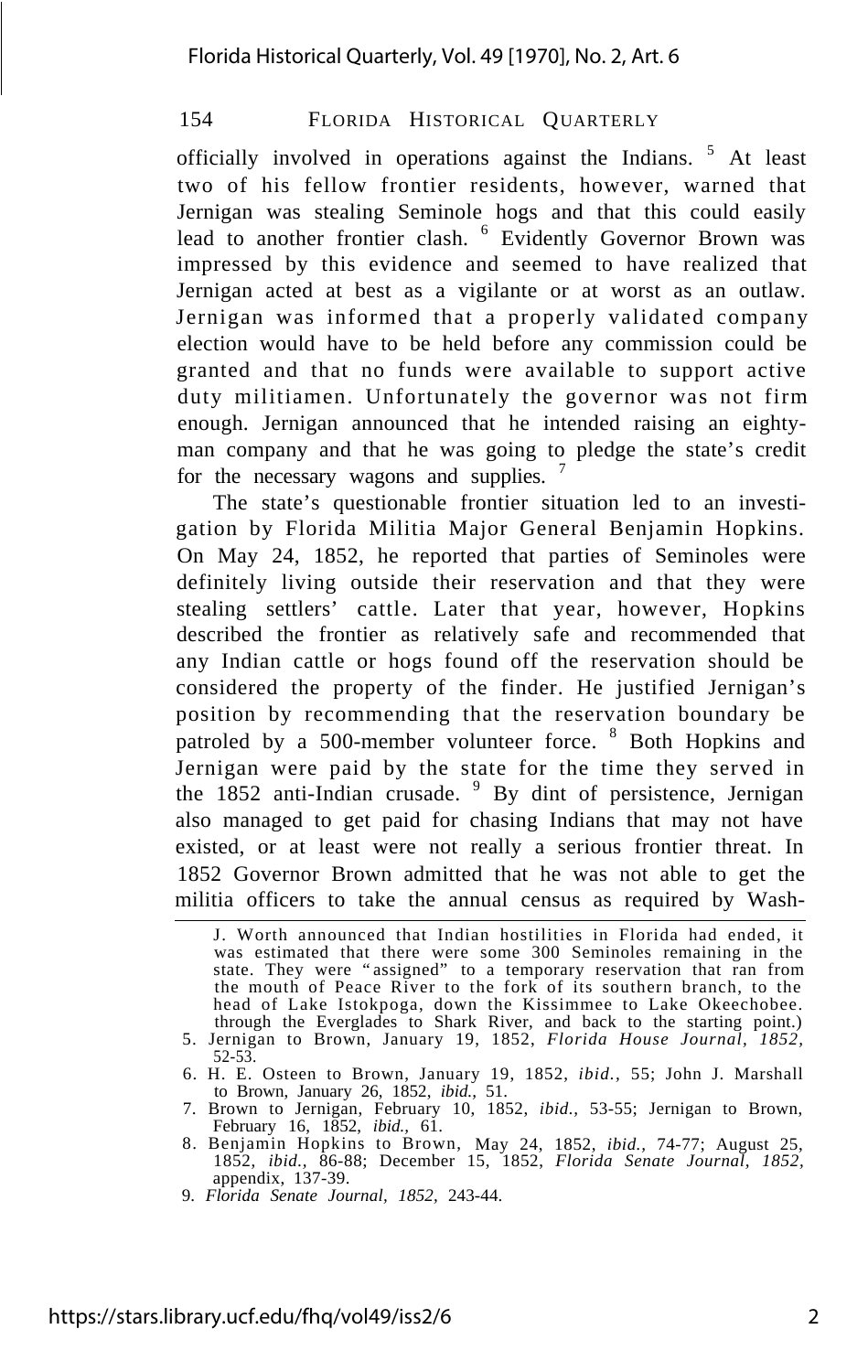#### FLORIDA FRONTIER INCIDENTS DURING THE 1850s 155

ington. That the Florida Militia was disorganized was obvious, and this condition may help to explain how Aaron Jernigan was able to secure payment for both his legal and illegitimate frontier activities.

The Florida legislature passed a Seminole Indian removal bill which Governor Brown vetoed on January 13, 1853. It would have required the governor to raise a 1,000-member militia force, half of which was to be infantry. The unit's brigadier general was to be elected by joint vote of both legislative houses. Governor Brown's veto message pointed out that Florida law required all militia officers to be elected by the men they would command, and that no state under the constitution could maintain an army on active duty in peacetime. <sup>11</sup> When his veto was overriden, Brown announced that he would not execute the law as he believed it to be illegal. <sup>12</sup> James E. Broome, who succeeded Brown as governor in 1853, tried to fulfill the law, but he was finally forced to admit that not a single company of the proposed infantry regiment could be raised. <sup>13</sup> However, Broome, faced with a potential Indian outbreak, told the state legislature that he would attempt to raise an approximate 1,000-man mounted force whose services would be offered to the regular army.<sup>14</sup> The governor does not seem to have fielded a unified command of this size.

South Florida's caldron of troubles began boiling again in December 1855, when a United States Army survey party working in Big Cypress Swamp wantonly destroyed Chief Billy Bowlegs' garden and refused to make amends. According to the official account of this episode, the opening action of the Third Seminole War, the soldiers were attacked while preparing to return to Fort Myers. <sup>15</sup> In response to this situation, the federal government requested that five Florida Militia companies be placed on active duty. Each unit would be independent of the

<sup>10.</sup> "Governor's Message," *ibid.,* 17.

<sup>11.</sup> *Ibid.,* 332-34.

<sup>12.</sup> Brown to M. B. Leone, 1853, "Miscellaneous Letters and Military Orders Concerning Military Affairs in Florida," Special Collections, Robert Manning Strozier Library, Florida State University, Tallahassee.<br>13. "Governor's Message," Florida House Journal, 1854, 12.<br>14. Ibid. 1856, 11-12.<br>15. Andrew P. Canova, Life and Adventures in South Florida (Tampa,

<sup>1906), 6-7;</sup> *Soldiers of Florida in the Seminole Indian-Civil and Spanish-American Wars* (Live Oak, Florida, 1903), 11-12.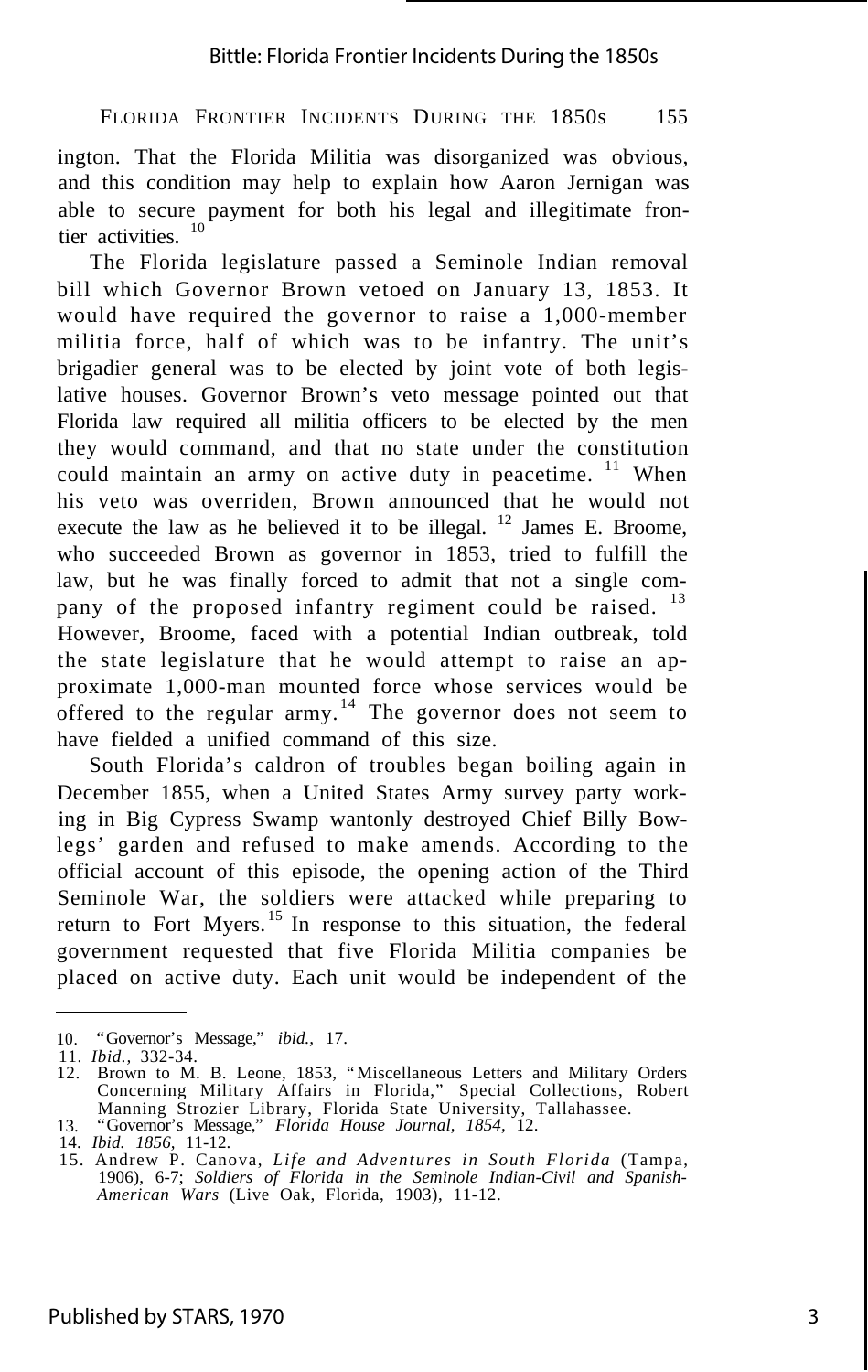others; three were to be mounted and the other two composed of skilled "hunters and trailers" who would serve as infantrymen. No field grade Florida officer was to be placed on active federal duty. <sup>16</sup> During early February 1856, Governor Broome said that in addition to the five companies requested for service with the regulars, Florida would provide two more companies for active frontier duty.  $17$  Only one detachment of the requested two companies of foot soldiers could be raised however. <sup>18</sup>

During the early part of the 1856 Indian campaign, Aaron Jernigan's company became the subject of serious complaints from civilians in the neighborhood of the unit's posts. On May 23, 1856, First Lieutenant Enoch M. Moody "and other members of Captain Aaron Jernigan's company who abandoned their posts while protecting cattle," were discharged from the federal service, and the state refused to pay Jernigan for his current militia activities. <sup>19</sup>

A description of Florida Militia activities in 1856 is provided by William C. Brown who worked as a clerk in his uncle's general store in Tampa. Brown had the opportunity there to observe the volunteers arriving at nearby Fort Brooke. He described Captain William H. Kendrick's company as "the most motley looking set of men I ever saw together also their horses and ecoutrements *[sic.]."* They carried "shotguns muskets double borrell *[sic.],* fowling pieces Yegers" and every other possible type fire arm. The men, some mounted on mules, ranged "from the

<sup>16.</sup> U. S. Adjutant General to J. Munroe, January 7, 1856, *Governor James E. Broome Letterbook,* Florida State Library, Tallahassee.

<sup>17.</sup> Broome to Munroe, February 4, 1856, *Broome Letterbook;* Broome to Jernigan, February 15, 1856, *Broome Letterbook.* This latter letter adds Jernigan's company to those on state duty with the hope that Jernigan's<br>men will be accepted by the regular army. Muster rolls of the Florida<br>Indian Wars, Vol. 5, 89-90, located in the Florida Adjutant General's<br>Office, St to September 10, 1856, with all officers and men serving the full time. This does not agree with the information given in *Florida House Journal, 1856,* appendix, Correspondence Relating to Indian Affairs, which says First Lieutenant Enoch M. Moody was to be discharged earlier.

<sup>18.</sup> "Governor's Message," *Florida House Journal, 1856,* 12.

<sup>19.</sup> Special Orders-No. 6, Headquarters, Department of Florida, May 23, 1856, *Florida House Journal, 1856,* appendix, Correspondence Re-lating to Indian Affairs, 19; Munroe to Broome, January 12, 1856, *ibid.,* 24.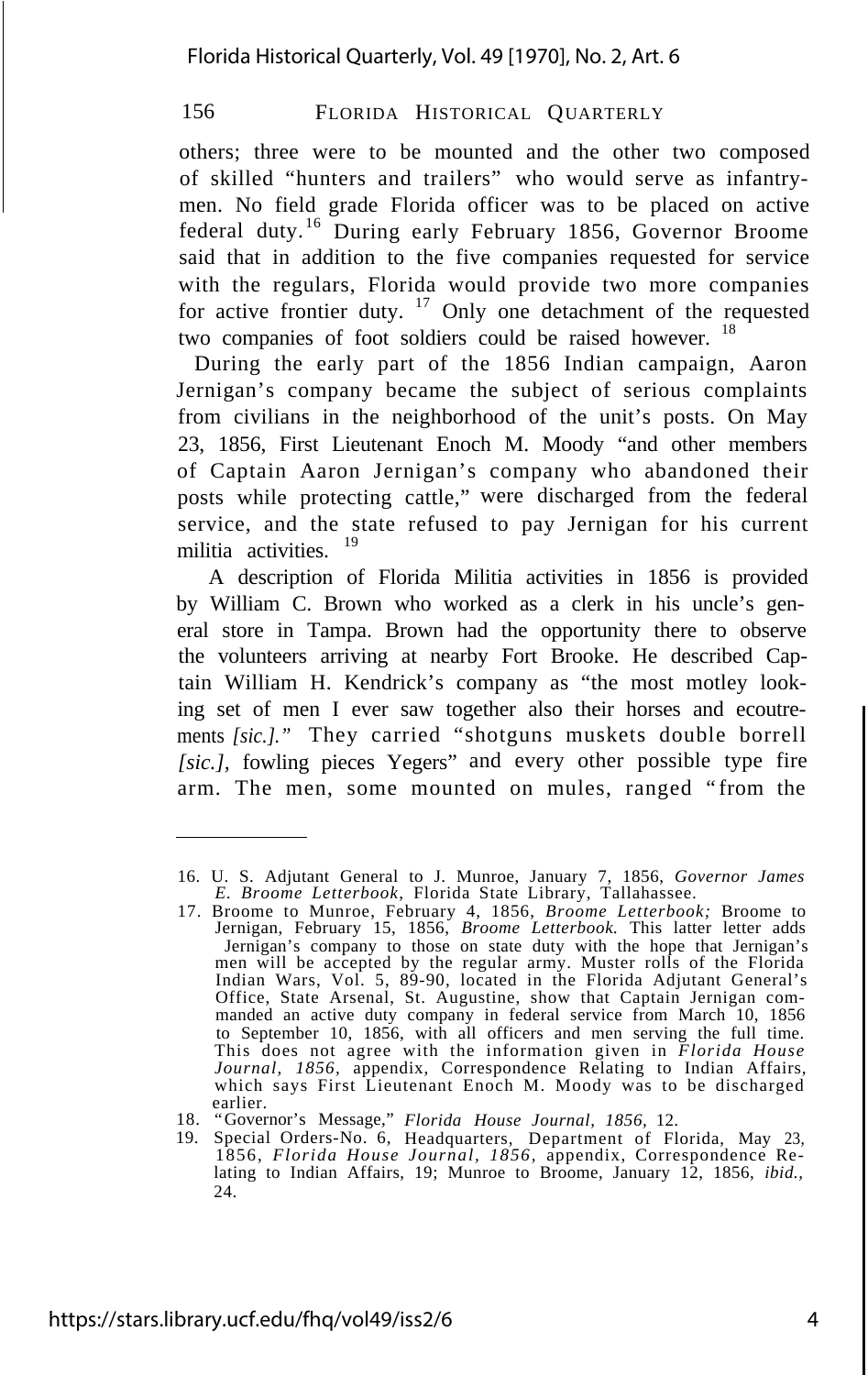FLORIDA FRONTIER INCIDENTS DURING THE 1850s 157

Georgia to the Spanish filibuster." He noted, 'a picture of the band would make the fortune of any artist." 20

Brown entered active militia service himself on February 15, 1856, enlisting as a commissary clerk in "Captain Siemon *[sic.],* L. Sparkman's company." The proceedings were very informal. He inquired at Captain Sparkman's house as to where the unit was located, and then, "after the Deed was done . . . . I went up home with Jake Summerlin and stayed all night." Brown spent the next nine days in routine civilian life before reporting three days late for active service. Even then he found that not all the men were present. The new soldier described his companions as "rough ungainly people . . . who look like and act like the characters we read about in Coopers Indian novels as near as I can judge."  $21$ 

Most of Brown's military experience was in camp or moving camp, and he noted that from time to time Captain Sparkman appeared among his men. The soldiers went out on "scouts," but all reports of skirmishes came from other companies. Despite the lack of military activity the men received Yeger rifles and provisions, including forage for their horses.

The militia experiences of Andrew P. Canova, who served as a private soldier in the southern part of Florida during the years 1855-1858, confirm those recorded by William Brown. Canova, at the time in William Hooker's company, described one day's affairs: "We rose from an invigorating breakfast of fresh venison, . . . since for many days previous we had not been called upon to perform any serious or exciting duty . . . we had deported ourselves as hunters rather than soldiers." <sup>23</sup> Canova remembered that after marching two days on a scouting mission, the provisions gave out and the force gave up "hunting human beings" to "hunt something to eat."  $24$ 

An expedition through Big Cypress Swamp was described as "dreary and monotonous . . . . Finally we came to Ock-kollowah-

<sup>20.</sup> Brown "Diary." A typescript of the diary is in the P. K. Yonge Library of Florida History, University of Florida, Gainesville.

<sup>21.</sup> *Ibid. Soldiers of Florida,* 17, notes that Brown served in Abner D. Johnston's company from December 29, 1855 through August 1856. It should be noted that *Soldiers of Florida* is not always accurate. 22. Brown "Diary." 23. Canova, *Life and Adventures in South Florida,* 5, 96-100; *Soldiers of*

*Florida,* 13.

<sup>24.</sup> Canova, *Life and Adventures in South Florida,* 96-100.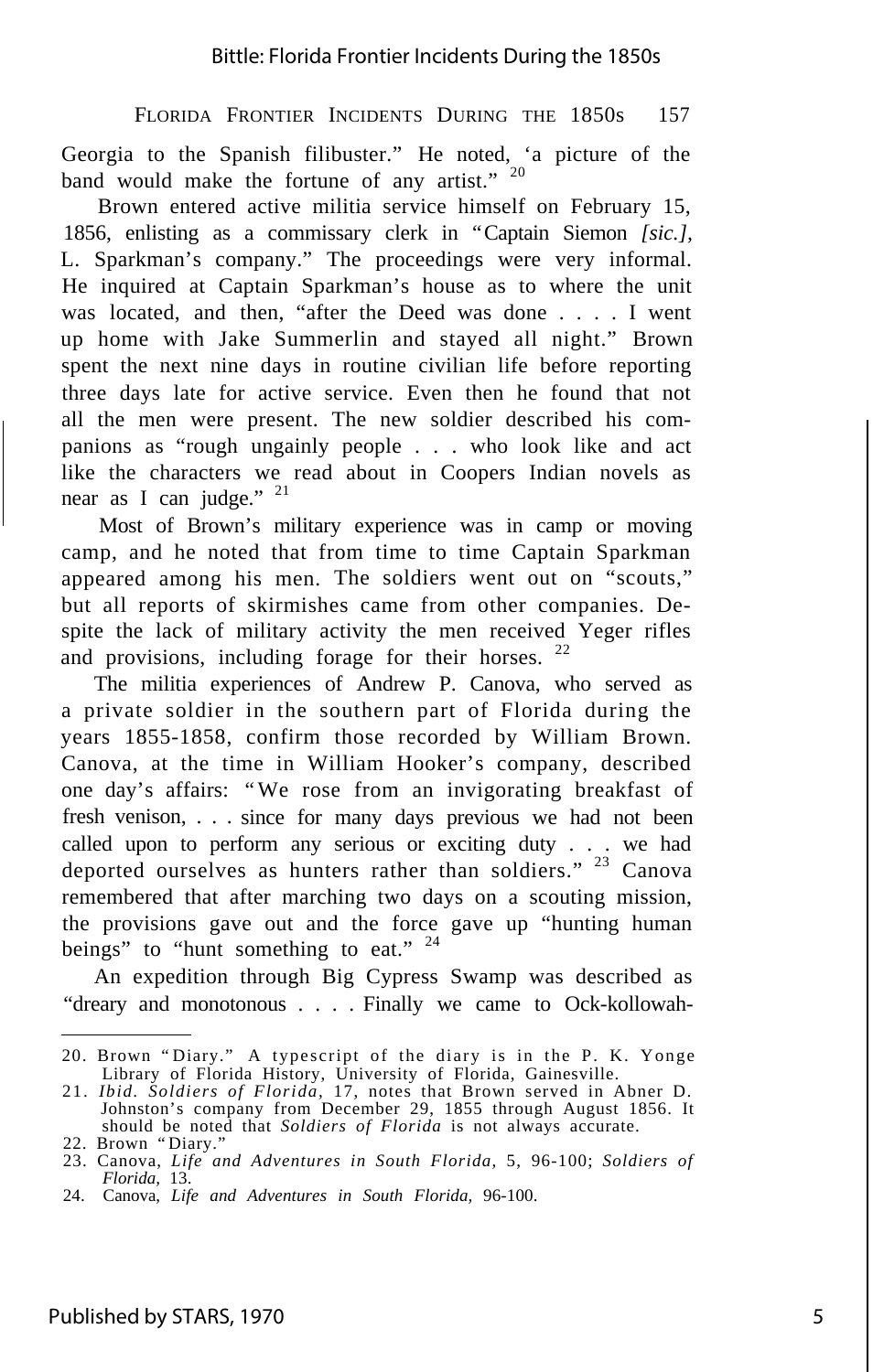cootchee. Long and frightful as this name may seem, it was no worse than the thing itself" which was a dense four mile wide field of saw grass "two feet higher than our heads" through which the soldiers had to pass. The men "took turns" breaking a path and "no man could endure this task for more than five minutes." Canova's misery was made worse because of "poison" water that had infected his feet, and by the sun which "shone with terrible force upon us, and not a breath of fresh air could reach us." Unfortunately, in the course of this adventure, "no glimpse of an Indian rewarded our anxious gaze . . . . The volunteers from Middle Florida . . . were almost furious" as a result of this experience.  $25$ 

Canova was perhaps more fortunate than Brown in that he was present when a group of squaws and Indian children were captured near Lake Okeechobee. These captives were placed in boats "loaded to the gunwales," and the party attempted a lake crossing. "A heavy wind arose, when we were five miles out. . . . The boats rolled and pitched around in an alarming manner, and nearly every Indian was writhing in the bottom of the boats, suffering the agonies of seasickness." After spending a terrible night on Lake Okeechobee and then hand pulling the boats through "a mass of floating 'lettuce' " the soldiers arrived at a regular army camp where "we were soon seated around a campfire, chatting . . . and drinking strong black coffee, such as only soldiers can make." 26

Apparently Governor Broome found no shortage of applicants for such a life, and between January 12 and January 26, 1856, he turned down the offers of five volunteer companies to go on active duty. The services of other volunteer companies were also later rejected.<sup>27</sup> The governor was so unsure of the militia situation that he sent Florida Militia General Jesse Carter to the southern part of the state as his personal representative. At first Carter held no military title, but later he was awarded the campaign rank of colonel so that he could en-

<sup>25.</sup> *Ibid.,* 58-59.

<sup>26.</sup> *Ibid.,* 19-21.

<sup>27.</sup> Broome to A. J. T. Wright, January 12, 1856; Broome to Paul Arnon; Broome to I. Jernigan, January 22, 1856; Broome to Oscar Hast, January 19, 1856; Broome to S. J. Thomas, John Adams, and I. M. Baker, and Others, January 26, 1856, *Broome Letterbook.* This manuscript also contains other similar letters of rejection sent by Governor Broome.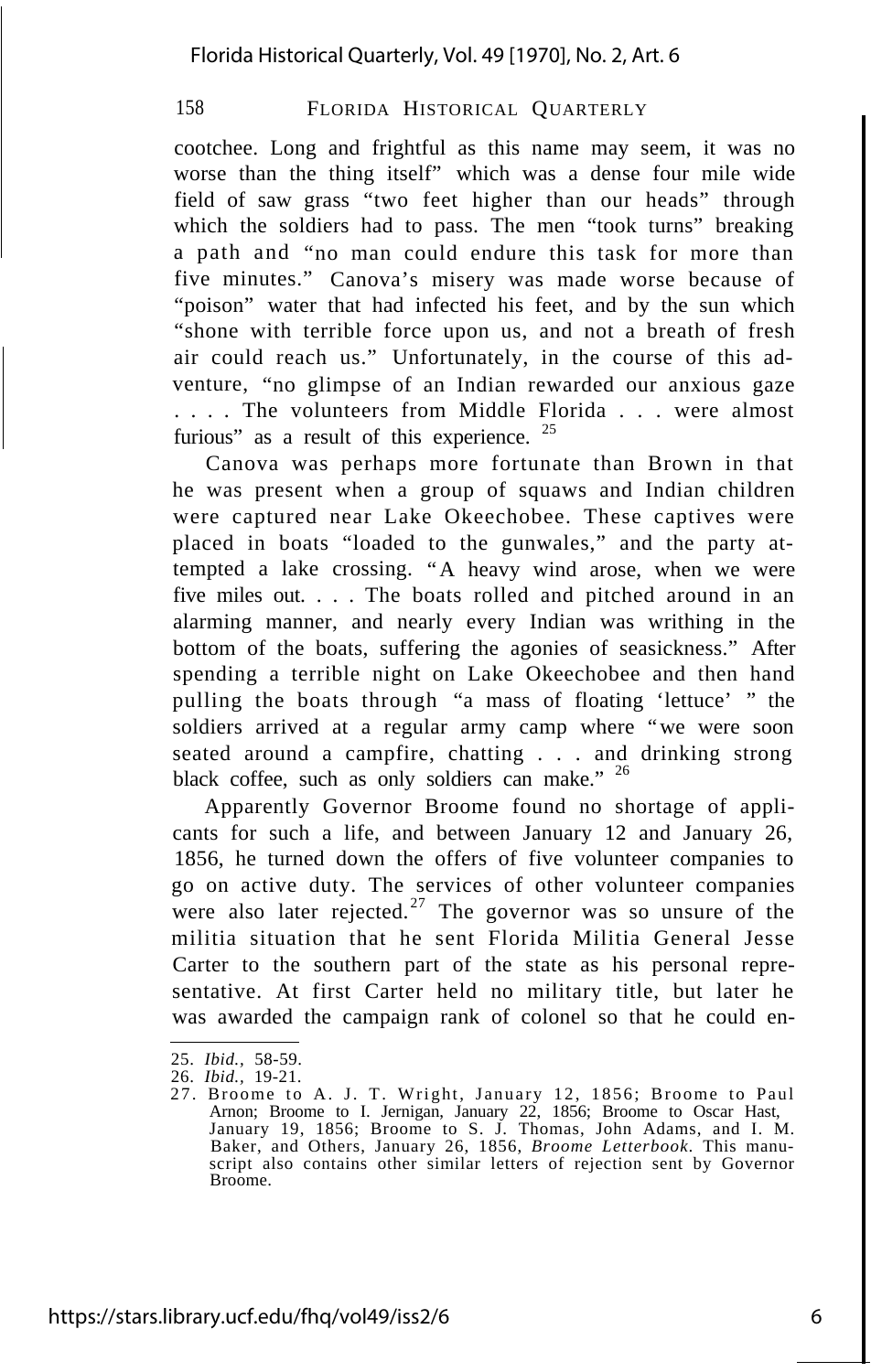#### FLORIDA FRONTIER INCIDENTS DURING THE 1850s 159

sure that Brown's orders would be carried out in the field. Colonel Carter apparently believed there were too many militiamen on active duty, and he ordered half the men to remain on their respective farms while the other half acted as soldiers. Governor Broome, however, complained that this was not the proper way to secure federal government pay for the men. <sup>28</sup> Broome needed federal aid; as of March 31, 1856, he had provided \$8,000 for militia support and said he could probably secure \$4,000 more from various state accounts. This was in addition to the \$30,000 he borrowed in Charleston, South Carolina. The governor said that as of February 20, 1857, Florida would owe approximately \$225,000 in militia bills if the current field force were maintained and beyond that point a similar sized active organization would cost around \$18,333 a month.<sup>29</sup> It appeared that the state did not have sufficient money to pay its projected military debts if the Third Seminole War were to continue for a lengthy period.

The governor also faced other militia problems. On April 26, 1856, Broome ordered Colonel Carter not to enlist or to discharge any man on active duty "who is guilty of drunkenness to such an extent as to disqualify him to pursue Indians" at a moments notice. <sup>30</sup> Another and even more serious problem was that some white men were masquerading as Indians. William Brown in his diary noted that a group of whites dressed as Seminoles scared two local women, and he suggested that there were other similar cases on record in Florida. <sup>31</sup> The most serious incident of this nature involved Militia First Lieutenant Enoch Daniels who was accused of aiding two white men arrested for criminally portraying Indians. The lieutenant was technically cleared of the charge against him, but the governor called for his discharge.  $32$ 

<sup>28. &</sup>quot;Governor's Message,' *'Florida House Journal, 1856,* 15-17; Broome to Jesse Carter, March 18, 1856, *Florida House Journal, 1856,* appendix, Correspondence Relating to Indian Affairs, 44-45; Broome to Carter, July 29, 1856, *Florida House Journal, 1856,* appendix, Correspondence Relating to Indian Affairs, 58-59; Broome to Carter, February 4, 1856, *Broome Letterbook.*

<sup>29. &</sup>quot;Governor's Message," *Florida House Journal, 1856,* 14, 17; Broome to Carter, March 31, 1856, *Broome Letterbook.*

<sup>30.</sup> Broome to Carter, August 16, 26, 1856, *Florida House Journal, 1856,* appendix, Correspondence Relating to Indian Affairs, 27-28.

<sup>31.</sup> Brown, "Diary."

<sup>32.</sup> M. Whit Smith to Broome, June 26, 1856, *Florida House Journal, 1856,*